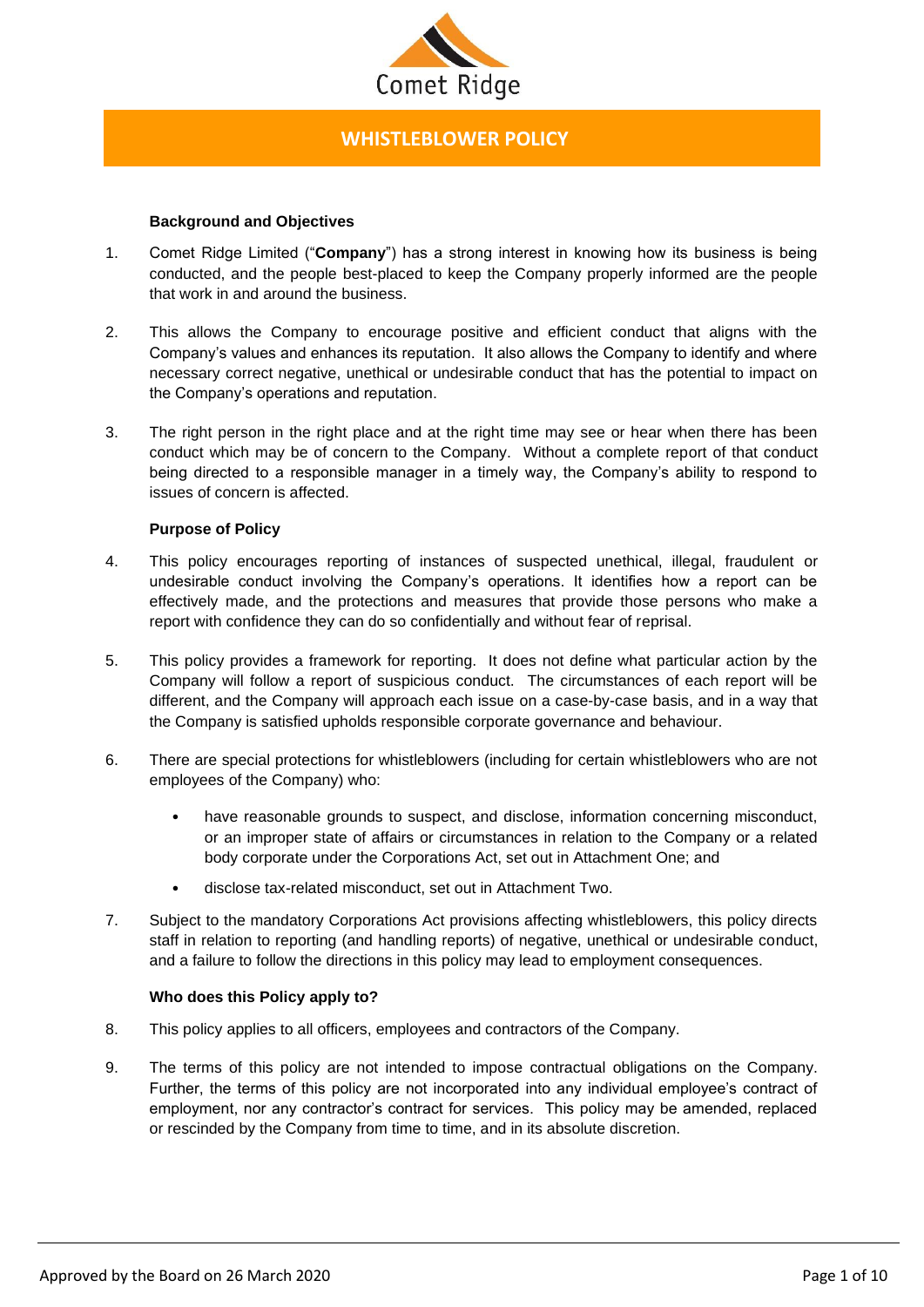# **Reportable Matters**

- 10. Reasonable grounds are objective circumstances that can be described and which would lead a reasonable person to think there is a real possibility of the misconduct occurring.
- 11. A Reportable Matter is one where you have reasonable grounds to suspect that a Company director, officer contractor or employee of the Company or a related body corporate of the Company, has engaged in conduct in relation to the Company that:
	- is dishonest, fraudulent or corrupt, including bribery money laundering or misappropriation of funds;
	- is illegal activity (such as theft, violence, harassment or intimidation, criminal damage to property);
	- is unethical (such as dishonestly altering company records or data, adopting nonstandard or unjustified accounting practices);
	- is potentially damaging to the Company, a worker or third party, such as unsafe work practices, environmental damage, health risks or abuse of the Company's property or resources;
	- may cause financial loss to the Company or damage its reputation or be otherwise detrimental to its interests;
	- involves any other kind of misconduct or an improper state of affairs or circumstances (including, for example, the existence of a serious conflict of interest between the Company's affairs and an individual's personal interests, or the exercise of corporate authority for personal ends).
- 12. To avoid doubt, a Reportable Matter includes any reportable conduct described under Attachment 1 or 2, being reportable conduct that qualifies for protection under the relevant legislation.
- 13. Also a Reportable Matter could be on reasonable grounds even if it turns out to be incorrect.

## **What is not a Reportable Matter?**

- 14. Conduct which is not related to the affairs of the Company (and is purely private in nature) is not a Reportable Matter. Such conduct may be regarded as a "personal work-related grievance". Some out-of-hours conduct may still be related to the affairs of the Company if it is conduct which is capable of seriously impacting on the Company's reputation, standing or finances.
- 15. Conduct which is a "personal work-related grievance" as defined in the Corporations Act is not a Reportable Matter under this policy (unless it also has significant implications for the Company (or another regulated entity) unrelated to the discloser, is otherwise an offence against federal law, or represents a danger to the public or financial system or where it concerns a contravention or alleged contravention of the Corporations Act relating to the detriment caused or a threat made to a discloser). A personal work-related grievance may include:
	- an interpersonal conflict between the discloser and another employee;
	- a decision relating to the engagement, transfer or promotion of the discloser;
	- a decision relating to the terms and conditions of engagement of the discloser;
	- a decision to suspend or terminate the engagement of the discloser, or otherwise to discipline the discloser.

## **How do I report a Reportable Matter?**

16. There are several options for making a report if you become aware of any issue or behaviour which you have reasonable grounds to suspect are a Reportable Matter.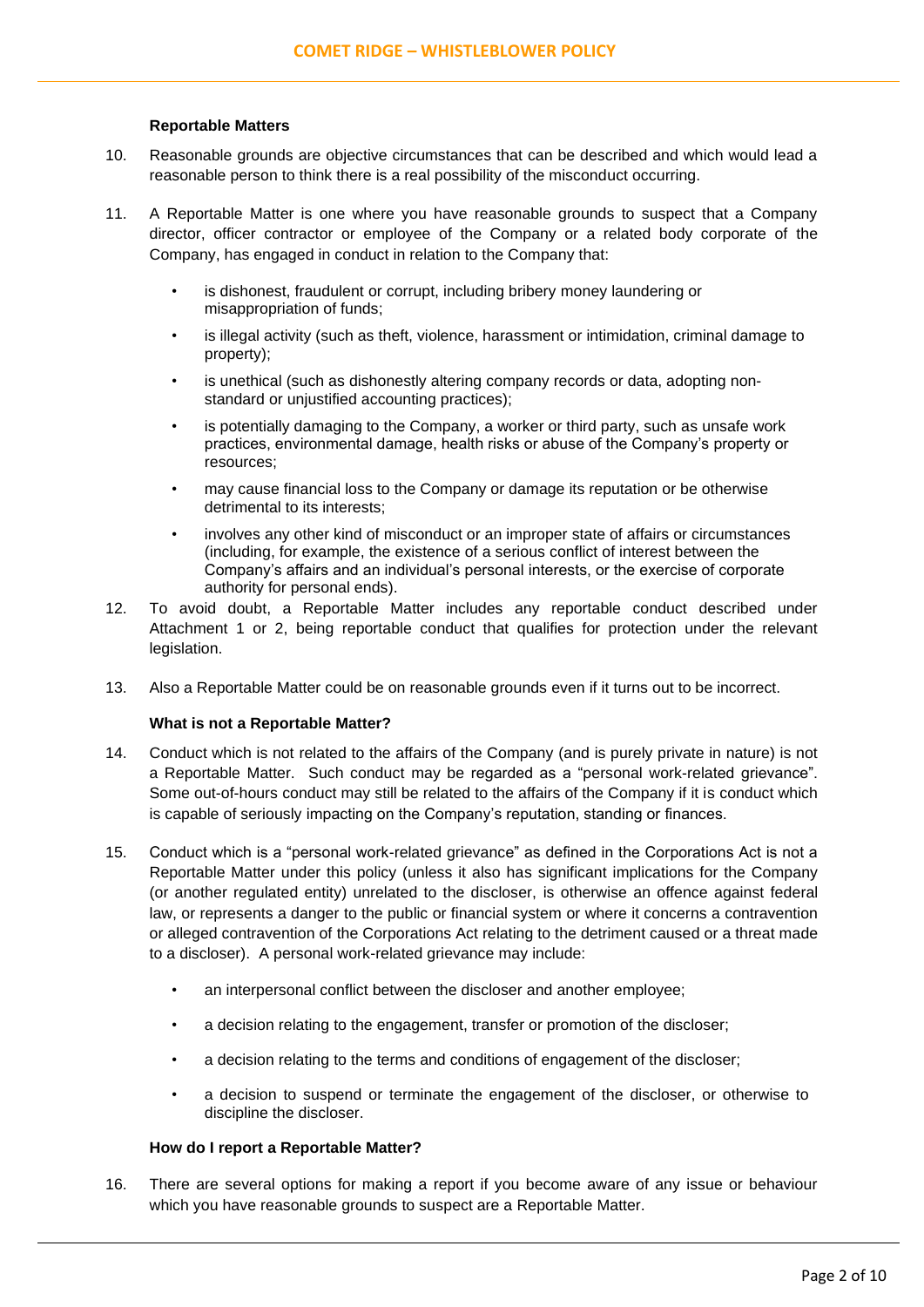17. For the purposes of this policy to ensure appropriate escalation and timely investigation, we request that reports are made to one of the following positions:

Mr James McKay – Non-Executive Chair; or

When you feel it not appropriate to speak to the Chair then reports should be made to:

Ms Gillian Swaby - Non-Executive Director

- 18. You may also raise the matter with an "officer" or "senior manager" of the Company. This includes a director, or a senior manager in the company who makes, or participates in making, decisions that affect the whole, or a substantial part, of the business of the Company, or who has the capacity to affect significantly the company's financial standing.
- 19. However, for the avoidance of any doubt, nothing in this policy is intending to prevent you from making a disclosure to those eligible recipients who are listed in Attachment 1 and 2 of this policy, being disclosures that qualify for protections under the relevant legislation.
- 20. A report may be made anonymously.

## **What information should I include in my report?**

- 21. When making a report, it should include:
	- (a) a description of the suspected conduct;
	- (b) a description of the reasonable grounds for the suspicion that the conduct is a Reportable Matter; and
	- (c) anything else you wish to add that would assist the Company to make an assessment of the conduct or to otherwise investigate it.

# **What will happen once I have made a report?**

- 22. Upon receipt of a Reportable Matter, the Company will first assess the report and make a determination as to whether investigation is appropriate. A person to whom a report has been made may, if appropriate, appoint an internal or external person to assist in any investigation. Feedback on the course of the investigation and its outcome will be provided to you (subject to any appropriate privacy considerations and/or to agreement that the feedback will remain confidential).
- 23. You should keep in mind that the Company may have or obtain additional detail about the purported Reportable Matter (whether through an investigation through other means), and will approach the resolution of an issue on the basis of what is reasonably necessary to ensure appropriate responsible governance and corporate behaviour.
- 24. In endeavouring to ensure fair treatment of persons identified in a report, the investigation will be conducted independently of any person who is mentioned (and materially concerned) in, or is the subject of, the report. Where appropriate, such persons may be informed of the allegations and provided with the opportunity to respond.
- 25. While the particulars of the investigation process will be determined by the nature and substance of the report, if the report is not anonymous, contact with you may be made shortly after receipt of the report, and further information may be sought.
- 26. Where the Company considers it appropriate to do so, the Company will provide feedback to you regarding the progress and/or outcome of the investigation, including any timeframes for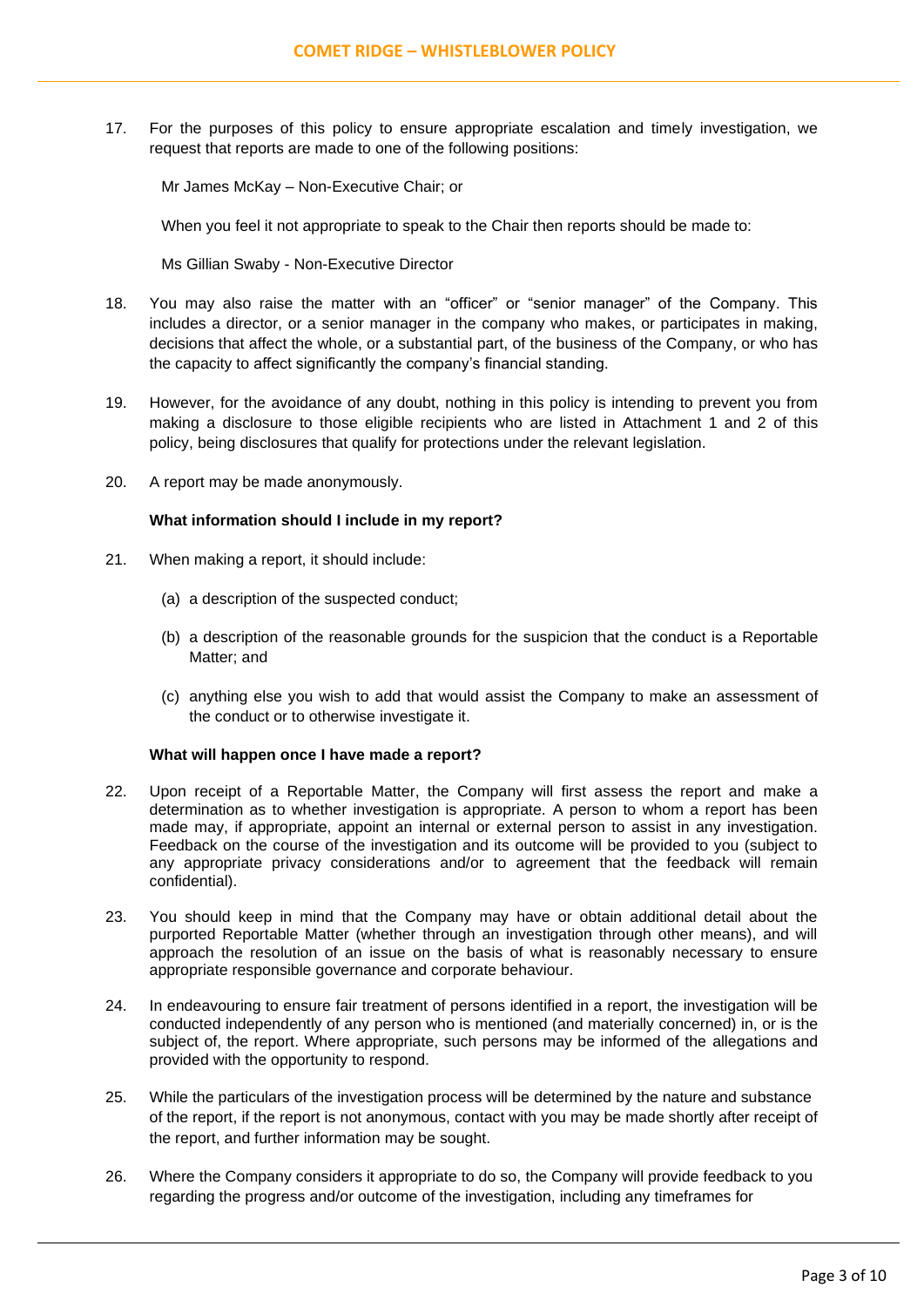completion of any investigation (assuming the report has not been made anonymously and contact can be made).

- 27. Where a report is submitted anonymously, the Company may conduct an investigation based on the information provided.
- 28. Upon completion of an investigation, the Company will take any steps it considers appropriate. This includes but is not limited to:
	- (a) taking disciplinary action against those mentioned in a report;
	- (b) taking disciplinary action against a person who has knowingly made a false report;
	- (c) reporting any findings of the investigation related to criminal activity, to the police and /or regulators (e.g ASIC).

#### **Protection of Whistleblowers**

29. A Reportable Matter which qualifies for protection under the Corporations Act, qualifies for protection from the time the report is made, regardless of whether the recipient recognises that the report qualifies for protection.

The Company is committed to ensuring confidentiality in respect of matters raised under this policy, and that those who make a report are treated fairly and do not suffer detriment.

#### **Protection against detrimental conduct**

- 30. If you make a report that qualifies for protection, it is prohibited under law, for another person to subject you (or threaten to subject you) to detrimental treatment as a result of making a report (or believes or suspects you made, may have made, propose to make, or could make, a qualifying report).
- 31. Detrimental treatment includes dismissal, demotion, harassment, discrimination, disciplinary action, bias, or other unfavourable treatment connected with making a report.
- 32. Such conduct is strictly prohibited by this policy. If it is determined that an employee or contractor engages in conduct in breach of this direction, appropriate action (including disciplinary action, or termination of a contractor's engagement) will be taken. Such action will be separate from any penalties or damages that may be imposed upon a person for having contravened the legislation.
- 33. If you are subjected to detrimental treatment (or threats of detrimental treatment) as a result of making a report under this policy you should inform an authorised recipient, officer or senior manager within your relevant division/business unit immediately.
- 34. The Company may investigate such complaints and take such action as it determines is appropriate in the circumstances. Eligible Whistleblowers may seek independent legal advice or contact regulatory bodies, such as ASIC or APRA, if they believe they have suffered detriment
- 35. For the avoidance of doubt, protecting you from detriment does not prevent the Company from managing your unsatisfactory performance, or from taking action to protect you from detriment (for example, when the report relates to wrongdoing in your immediate work area).
- 36. You (or any other employee or person) can seek compensation and other remedies through the courts if: you suffer loss, damage or injury because of a report; and the Company failed to take reasonable precautions and exercise due diligence to prevent a person from causing the detriment. You are encouraged to seek independent legal advice in these circumstances.
- 37. The Company will protect disclosers from detriment in the following ways: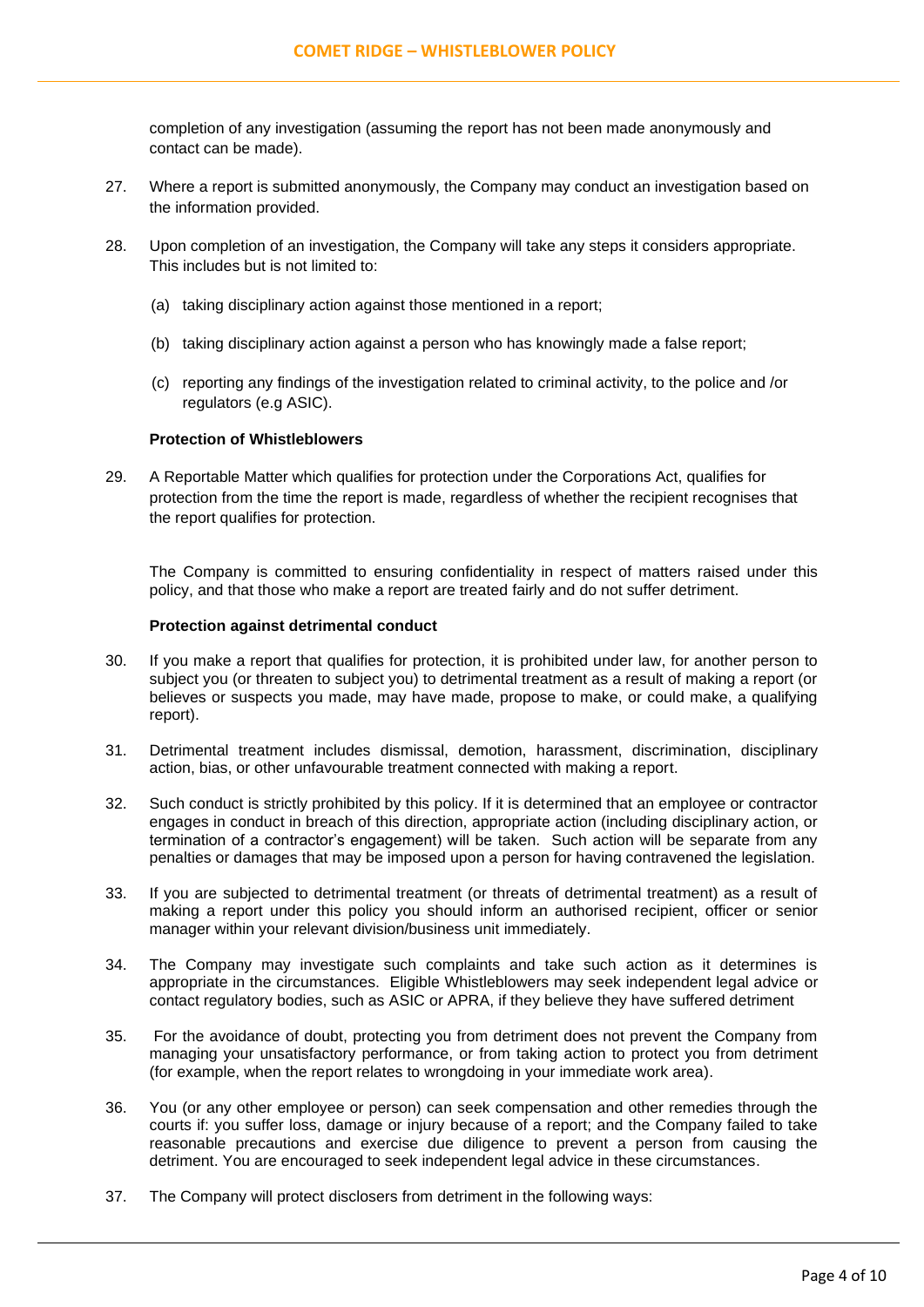- (a) assessing the potential risk to a discloser upon the receipt of a report;
- (b) taking steps to investigate any complaint relating to detriment, of the kind outline above
- (c) taking appropriate disciplinary action where a complain relating to detriment has been substantiated;
- (d) implementing steps (to the extent that they are reasonable and practicable) to avoid or minimise risks of detriment to a discloser (for instance, a change in the work environment).
- 38. You may seek independent legal advice or contact regulatory bodies, such as ASIC or APRA if you believe you have suffered detriment.
- 39. Reports can be made anonymously and still qualify for protection under the Corporations Act. A person making a report may choose to remain anonymous at the time of making a report, during the course of any investigation into a report, and at the completion of any investigation.

#### **Protection of your identity and confidentiality**

- 40. Subject to compliance with legal requirements, upon receiving a report under this policy, the Company will only share your identity as a whistleblower or information likely to reveal your identity if:
	- (a) you consent;
	- (b) it is disclosed in the course of reporting the concern to the Australian Securities and Investments Commission ("ASIC"), the Australian Prudential Regulation Authority ("APRA"), the Tax Commissioner or the Australian Federal Police ("AFP"); or
	- (c) it is disclosed in the course of raising the concern with a lawyer for the purpose of obtaining legal advice or representation.
- 41. Without limiting the preceding above, the Company may disclose information where it is reasonably necessary to do so for the purposes of the Company investigating a matter to which the qualifying report relates (in which case the Company will ensure the disclosure does not identify you and will take all reasonable steps to reduce the risk you will be identified).
- 42. It is illegal, and therefore specifically prohibited by the Company for authorised recipients of a Reportable Matter to disclose a whistleblower's identity or information likely to identify the whistleblower, in the absence of any of the permitted circumstances in clauses 40(a) to 40(c) applying.
- 43. If the Company needs to investigate a report, it may disclose information that could lead to your identification, but it will take reasonable steps to reduce this risk (however this does not mean a disclosure of your actual identity is permitted, unless any of the permitted circumstances in clauses 31(a) to 31(c) apply).
- 44. The Company will also implement the following further measures to protect your identity from being disclosed, including:
	- (a) ensuring the safekeeping of any files and documentation concerning the report;
	- (b) permitting you to adopt a pseudonym which will then be used by the Company, and otherwise redacting your name and using gender neutral identifiers, where practicable;
	- (c) where a report has not been made anonymously, by contacting you to ascertain what parts of your report could inadvertently identify you;
	- (d) making those persons who investigate a report, aware of the terms of this policy; and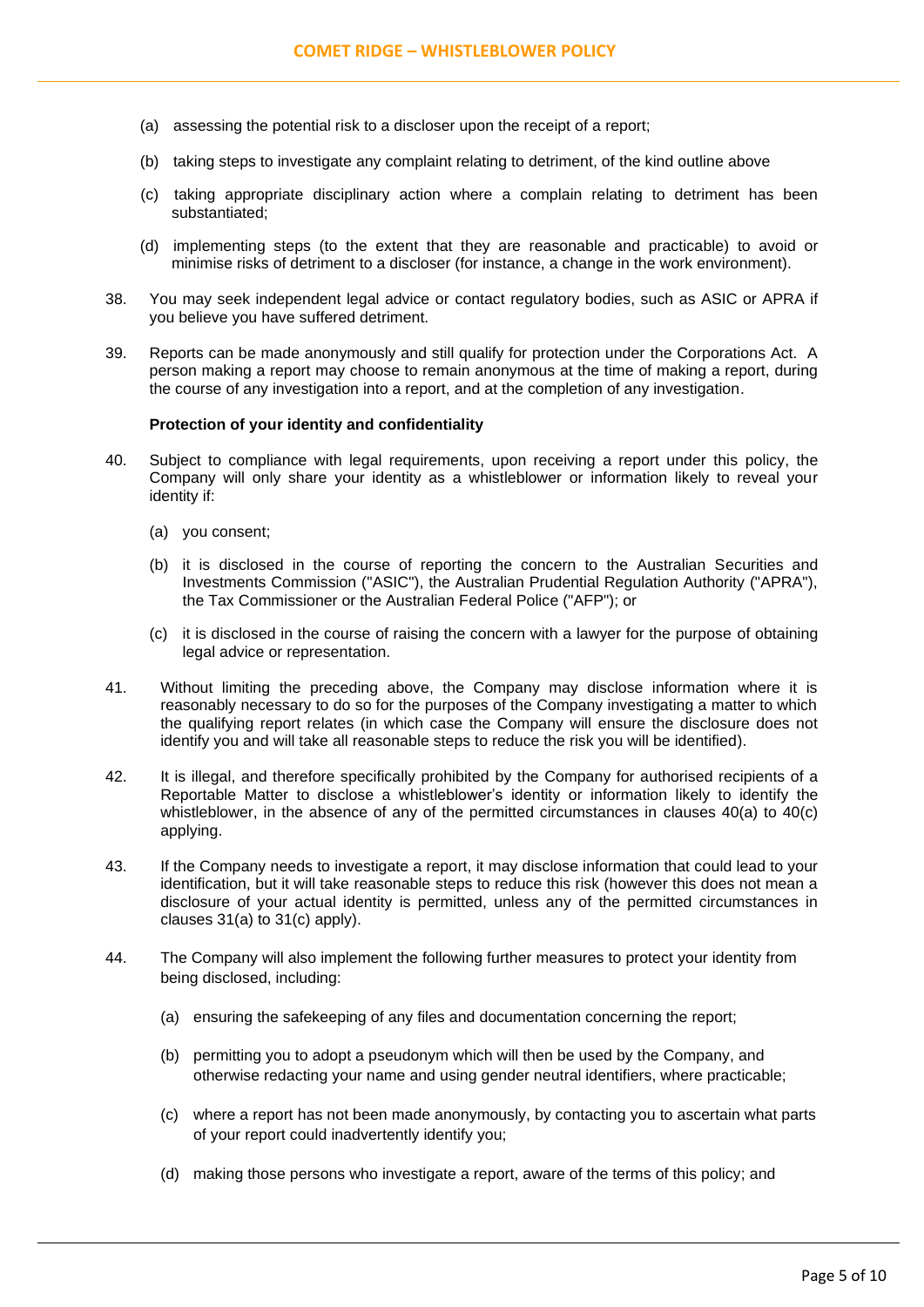- (e) any other reasonable measures suggested by you, such as communication through an anonymised email address
- 45. Any permitted disclosures of your identity or information likely to reveal your identity will be made on a strictly confidential basis.

# **Protection of files and records**

- 46. To the extent that the Company deems it appropriate to do so, the Company will create records and maintain documents in the course of any investigation. All files and records created from an investigation will be retained securely.
- 47. A release of information in breach of this policy will be regarded as a serious matter and may have consequences for employment (or for contractors, their contract for services).

# **Other Support Mechanisms Available to You**

- 48. The Company recognises that making a report as a whistleblower can be stressful. If a person who makes a report is an employee of the Company, the may request additional support.
- 49. The Company will look at ways to provide support to the extent reasonably practicable.
- 50. You may have a right to make a public interest disclosure and an emergency disclosure (which relates to disclosures to a member of parliament and to journalists), pursuant to s.1317AAD of the Corporations Act. There is specific criteria applying to such disclosures, and a person should obtain specific independent legal advice about their rights before seeking to make such a disclosure.

# **Availability of Policy**

51. This policy will be published on the Company's website under the heading of Corporate Governance. It will also be available in a printed format on request by contacting the Company Secretary on +61 7 3221 3661.

## **Review of Policy**

52. The Board will review this policy annually or update it as required.

Approved and adopted by the Board of Comet Ridge Limited 26 March 2020.

Mulley

\_\_\_\_\_\_\_\_\_\_\_\_\_\_\_\_\_\_\_\_\_\_\_

Chairman

James McKay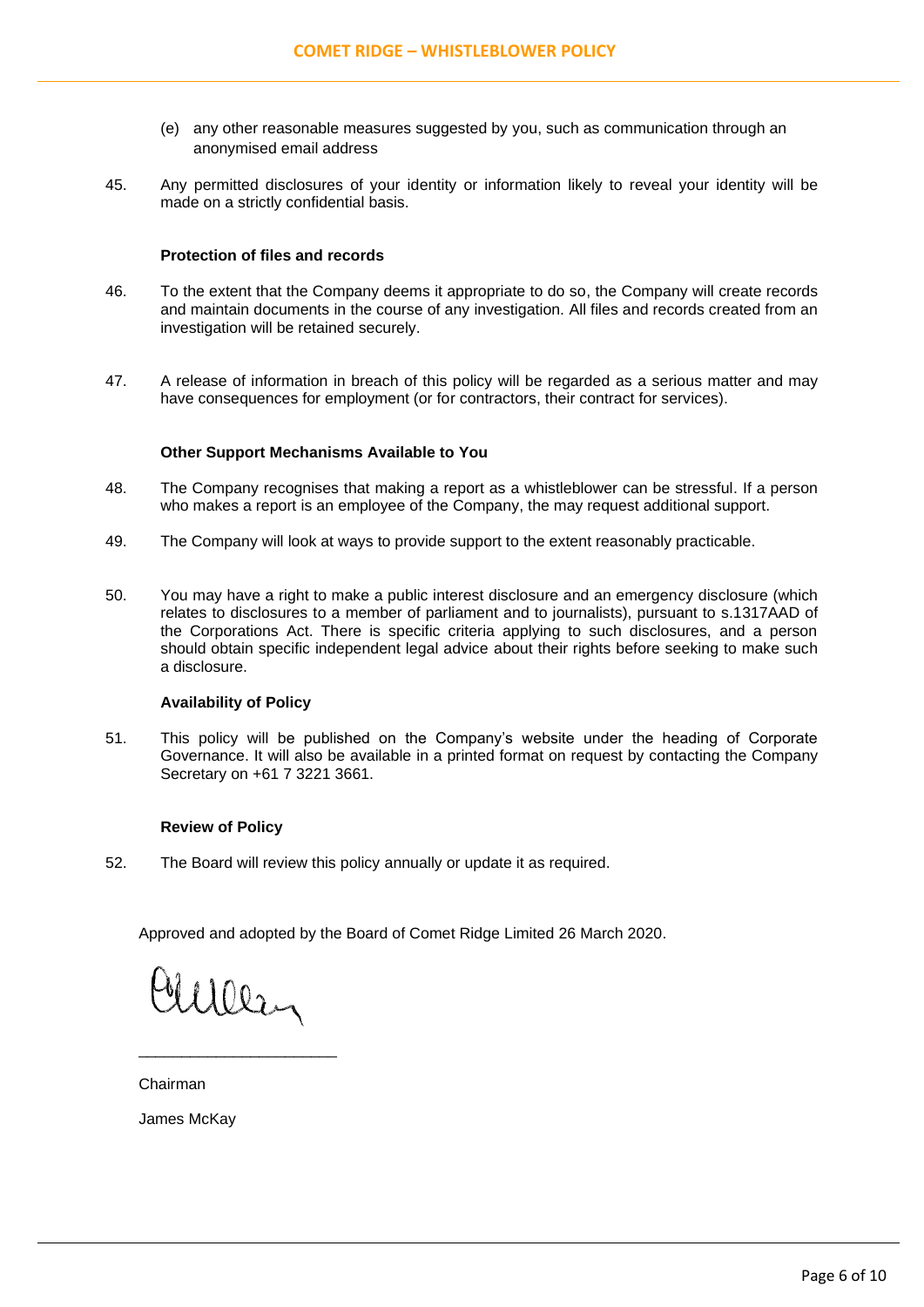## **Attachment One**

The Corporations Act gives special protection to disclosures about any misconduct or improper state of affairs relating to the Company or a related body corporate if the following conditions are satisfied:

- 1. the whistleblower is or has been:
	- (a) an officer or employee of the Company or a related body corporate;
	- (b) an individual who supplies goods or services to the Company or a related body corporate or an employee of a person who supplies goods or services to the Company or a related body corporate;
	- (c) an individual who is an associate of the Company or a related body corporate; or
	- (d) a relative, dependent or dependent of the spouse of any individual referred to at (a) to (c) above;
- 2. the report is made to:
	- (a) a person authorised to receive disclosures of Reportable Matters;
	- (b) an officer or senior manager of the Company or the related body corporate concerned;
	- (c) the external auditor (or a member of that audit team) of the Company which is currently Michael Shewan of PwC;
	- (d) ASIC;
	- (e) APRA; or
	- (f) a legal practitioner for the purpose of obtaining legal advice or legal representation in relation to the operation of the whistleblower provisions in the Corporations Act (such disclosure will still qualify for protection even if the legal practitioner concludes that the disclosure is not and Eligible Disclosure under the Corporations Act); and
- 3. the whistleblower has reasonable grounds to suspect that the information being disclosed concerns:
	- (a) misconduct or an "improper state of affairs or circumstances" regarding the Company or any of its related bodies corporate;
	- (b) the Company or any related body corporate (or any officer or employee of those entities) having engaged in conduct that:
		- is an offence against, or contravention of, the Act, the ASIC Act, or a range of specified banking, insurance, life insurance and superannuation statutes;
		- is conduct that relates to an offence against any law of the Commonwealth which is punishable by imprisonment for 12 months or more; or
		- represents a danger to the public or the financial system.

Examples of conduct which may amount to a breach of the Corporations Act include:

- insider trading, insolvent trading, breach of the continuous disclosure rules;
- failure to keep accurate financial records, falsification of accounts;
- Fraud, money laundering, or misappropriation of funds;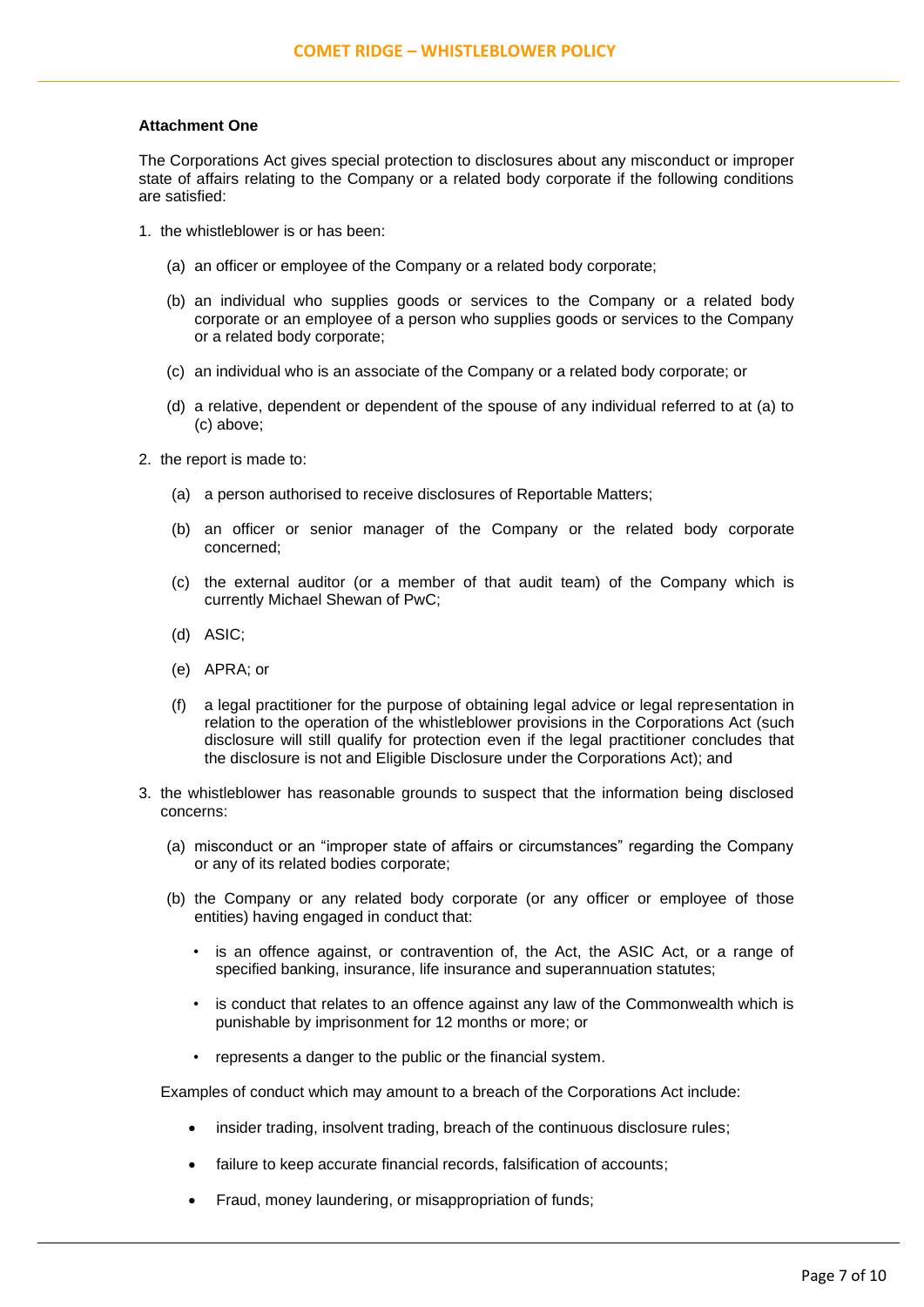- Offering or accepting a bribe;
- Threatening to engage in detrimental conduct against a person who has made a report, or is believed or suspected top have made, or planning to make, a report that qualifies for protection; and
- failure of a director or other officer of the Company or a related body corporate to act with the care and diligence that a reasonable person would exercise, or to act in good faith in the best interests of the corporation or failure of a director to give notice of any material personal interest in a matter relating to the affairs of the Company.

The protections given by the Corporations Act when these conditions are met are:

- 1. the whistleblower is immune from any civil, criminal or administrative legal action (including disciplinary action) for making the report;
- 2. no contractual or other remedies may be enforced, and no contractual or other right may be exercised, against the whistleblower for making the report;
- 3. in some circumstances, the reported information is not admissible against the whistleblower in criminal proceedings or in proceedings for the imposition of a penalty, except where the proceedings are concerned with whether the information is false;
- 4. anyone who causes or threatens to cause detriment to a whistleblower or another person in the belief or suspicion that a report has been made, or may have been made, proposes to or could be made, may be guilty of an offence and may be liable for damages;
- 5. a whistleblower's identity cannot be disclosed to a Court or tribunal except where considered necessary;
- 6. unless the whistleblower has acted unreasonably or vexatiously, a whistleblower cannot be ordered to pay costs in any legal proceedings in relation to a report;
- 7. the person receiving the report commits an offence if they disclose the substance of the report or the whistleblower's identity, without the whistleblower's consent, to anyone except ASIC, APRA, the AFP or a lawyer for the purpose of obtaining legal advice or representation in relation to the report.

#### **Confidentiality**

If a report is made, the identity of the discloser must be kept confidential unless one of the following exceptions applies:

- 1. the discloser consents to the disclosure of their identity;
- 2. disclosure of details that might reveal the discloser's identity is reasonably necessary for the effective investigation of the matter;
- 3. the concern is reported to ASIC, APRA, or the AFP; or
- 4. the concern is raised with a lawyer for the purpose of obtaining legal advice or representation (such report will still qualify for protection even if the legal practitioner concludes that the report if not an Eligible Disclosure under the Corporations Act).

Note:

There is no requirement for a discloser to identify themselves in order for a report to qualify for legislative protection.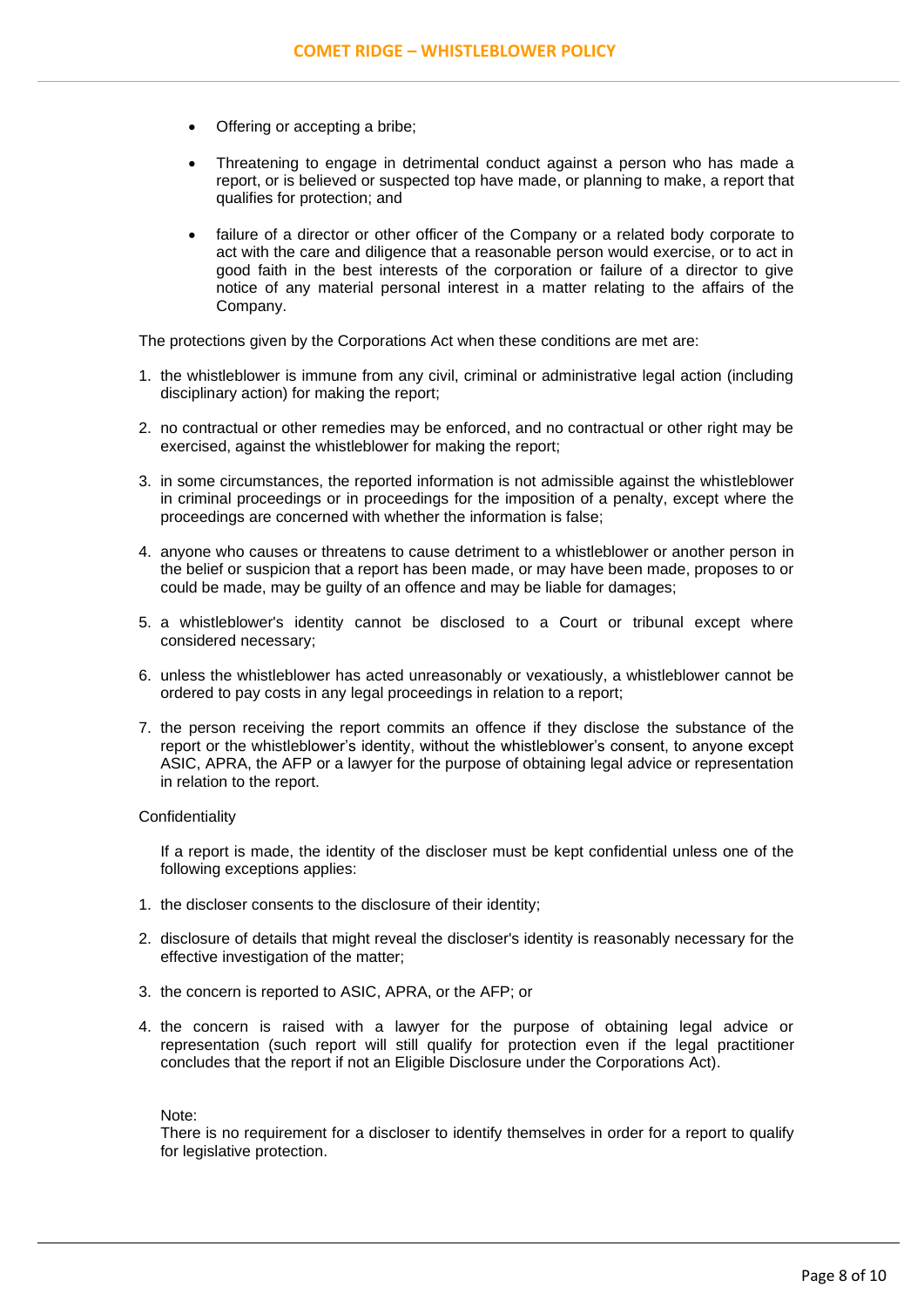## **Attachment Two**

The Taxation Administration Act gives special protection to disclosures about a breach of any Australian tax law by the Company or misconduct in relation to the tax affairs of the Company or a related body corporate if the following conditions are satisfied:

- 1. the whistleblower is or has been:
	- (a) an officer or employee of the Company or a related body corporate;
	- (b) an individual who supplies goods or services to the Company or a related body corporate or an employee of a person who supplies goods or services to the Company or a related body corporate;
	- (c) an individual who is an associate of the Company or a related body corporate;
	- (d) a spouse, child, dependent or dependent of the spouse of any individual referred to at (a) to (c) above;
- 2. the report is made to:
	- (a) a person authorised to receive disclosures of Reportable Matters;
	- (b) a director, secretary or senior manager of the Company or the related body corporate concerned;
	- (c) any external auditor for the Company or a related body corporate (or a member of that audit team);
	- (d) a registered tax agent or BAS agent who provides tax or BAS services to the Company or a related body corporate;
	- (e) any other employee or officer of the Company or a related body corporate who has functions or duties relating to tax affairs of the company (e.g. an internal accountant) ("Company recipients");
	- (f) the Commissioner of Taxation; or
	- (g) a lawyer for the purpose of obtaining legal advice or representation in relation to a report (such report will still qualify for protection even if the legal practitioner concludes that the report if not an Eligible Disclosure under the Corporations Act; and
- 3. if the report is made to a Company recipient, the whistleblower:
	- (a) has reasonable grounds to suspect that the information indicates misconduct, or an improper state of affairs or circumstances, in relation to the tax affairs of the Company or a related body corporate or an associate of such company; and
	- (b) considers that the information may assist the Company recipient to perform functions or duties in relation to the tax affairs of the Company or a related body corporate or an associate of such company; and
- 4. if the report is made to the Commissioner of Taxation, the whistleblower considers that the information may assist the Company recipient to perform functions or duties in relation to the tax affairs of the Company or a related body corporate or an associate of such company.